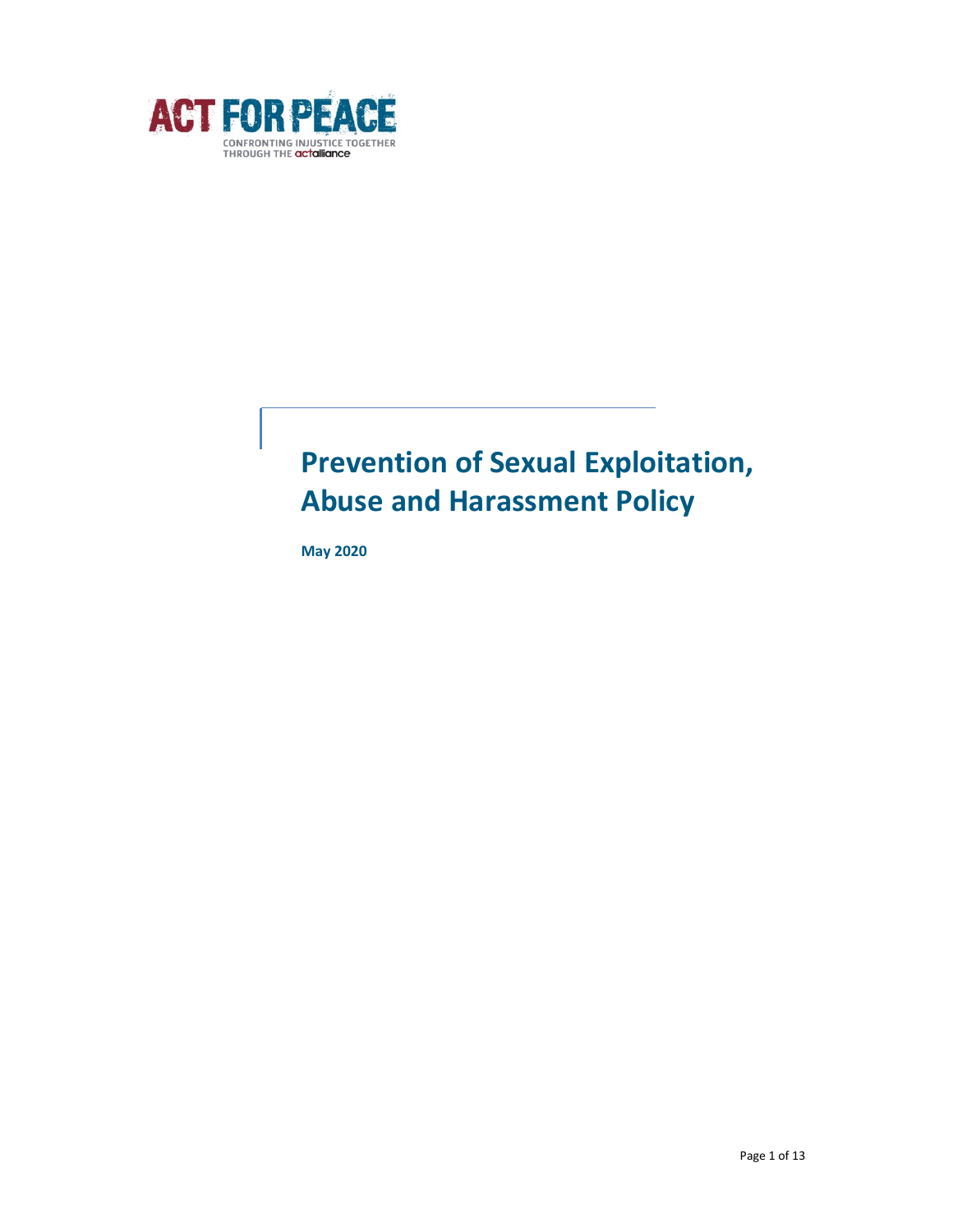| <b>Board Ratification Date:</b> | May 2020 |                                                          |
|---------------------------------|----------|----------------------------------------------------------|
|                                 | 21 May   |                                                          |
|                                 | 2019     |                                                          |
| <b>Reaffirmation Date:</b>      |          |                                                          |
| <b>Revision Date:</b>           | Nov 2019 | Minor updates                                            |
| <b>Next Review:</b>             | May 2023 | Every three years from date of last ratification or full |
|                                 |          | review or earlier if required                            |

# 1. Purpose

This policy confirms Act for Peace's zero tolerance of sexual exploitation, abuse and harassment, including zero tolerance of a lack of action to establish a safeguarding environment and to respond to safeguarding concerns. Act for Peace will continue to strengthen our commitment to the prevention of sexual exploitation, abuse and harassment by ensuring all members of staff understand their responsibilities in maintaining an environment which prioritises safeguarding, addressing inequity in power, and prioritising the safety and wellbeing of survivor/victims. Act for Peace will continue to strengthen our safeguarding through reflection on both theory and practice and through participation in activities that strengthen the broader safeguarding environment. This policy is maintained through our culture, actions, procedures, agreements, reporting and adherence to relevant laws, policies, principles and standards.

# 2. Objective

The objectives of this Policy are to:

- 1. Create and maintain protective environments for all individuals in delivery of Act for Peace activities, including but not limited to activities funded by Act for Peace.
- 2. Create mandatory organisational standards for Act for Peace to prevent, mitigate and respond to risks of sexual exploitation, abuse and harassment.
- 3. Create and enforce mandatory behavioural standards for all staff , volunteers, consultants, contractors, Board members, representatives, program partners and those visiting projects in order to prevent, deter and immediately respond to, risks posed by Act for Peace and its representatives.
- 4. Clarify requirements for partners and other stakeholders.

#### 3. Scope

This Policy addresses safeguarding for the prevention of sexual exploitation, abuse and harassment of adults. Safeguarding for children is covered in our Child Safeguarding Policy. This Policy does not cover protection concerns in the wider community not perpetrated by Act for Peace staff or others or by additional stakeholders as noted below.

Adherence to this Policy is a mandatory requirement for all Act for Peace staff, volunteers, contractors, consultants, Board members, representatives, and those visiting projects (including donors) (hereafter referred to as "staff and others").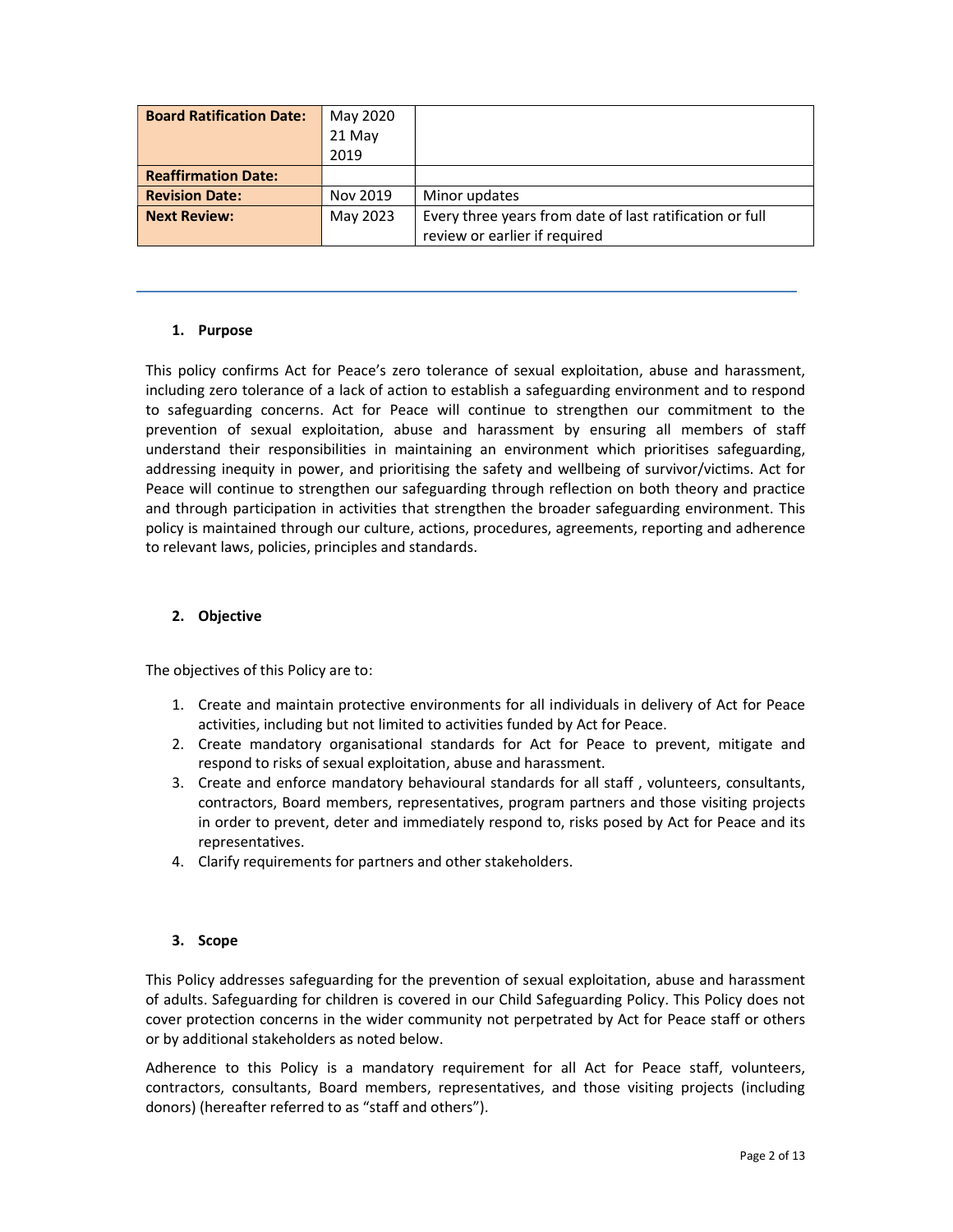Adherence to this Policy is mandatory for additional stakeholders including:

- **Partners**
- Sub-contractors and any other entity engaged to perform Act for Peace's work.

Partners are required to demonstrate commitment through appropriate internal policies.

Additional stakeholders, including partners are required to demonstrate adherence to our principles and reporting requirements through commitment to agreement on zero tolerance of sexual exploitation, abuse and harassment in agreements signed with Act for Peace.

Our Prevention of Sexual Misconduct, Abuse and Harassment procedures detail compliance requirements for all stakeholders including standards and integrity screening. Act for Peace takes a risk based proportional approach to the application of standards and other requirements. Act for Peace requires staff, others and other stakeholders to, in the least, meet the Department of Foreign Affairs and Trades Minimum Standards.

This Policy is to be enacted alongside obligations confirmed in additional Act for Peace policies including:

- Code of Conduct
- Child Safeguarding
- Discrimination, Bullying and Harassment
- Recruitment and Selection
- Staff Grievance
- **Complaints**
- Whistle-blower

Procedures related to the policies above are to reflect mandatory commitments to the prevention of sexual exploitation, abuse and harassment.

# 4. Policy Statement

As confirmed in our Code of Conduct, we believe sexual exploitation, abuse and harassment (SEAH) is a form of Gender-Based Violence (GBV). Act for Peace recognises that SEAH can occur in any development or humanitarian setting. In humanitarian crises, however, the dependency of affected populations on humanitarian agencies for their basic needs creates an additional ethical responsibility and duty of care on the part of all Act for Peace staff and others.

In addition, Act for Peace understands that SEAH can occur in any employment scenario, including within our own Agency.

This Policy is underpinned by the following principles:

1. Zero Tolerance of Sexual Misconduct, Violence, Coercion, Exploitation, Neglect, Abuse, Harassment, including Zero Tolerance of Inaction: Act for Peace believes that all individuals have a right to be safe at all times, and have equal rights to protection from all forms of sexual misconduct, violence, coercion, exploitation, abuse and harassment regardless of their gender, nationality, religious or political beliefs, family background, economic status, legal status ability, age, physical or mental health or criminal background. Any form of sexual misconduct, abuse, harassment or exploitation is unacceptable. Failing to promote the prevention of SEAH, or to address concerns or allegations of SEAH is unacceptable.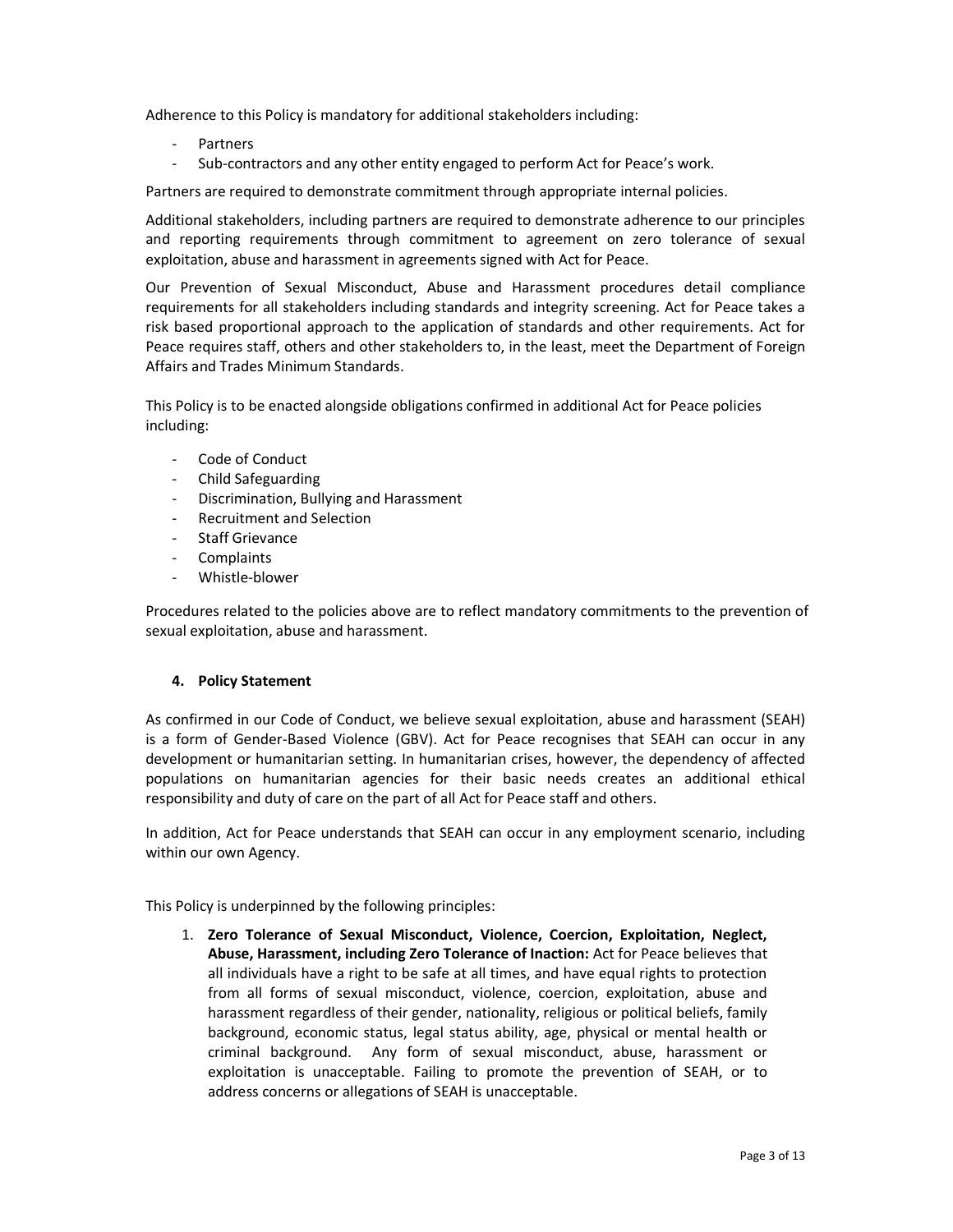2. Responsibility of All: Act for Peace believes that the safeguarding of individuals is the responsibility of all. Our Board, Leadership Team and Management commit to driving safeguarding attitudes and behaviours throughout our Agency, leading by example to nurture a strong safeguarding culture, including addressing power inequalities that may lead to SEAH.

All staff and others are obliged to create and maintain an environment which prevents sexual exploitation, abuse and harassment and promotes the implementation of this Policy, our Code of Conduct and other Policies. Managers at all levels have particular responsibilities to support and develop systems which maintain the safeguarding environment.

In addition, we engage with relevant parties to progress social change required to reduce the likelihood of misconduct and abuse.

3. Addressing Gender Inequity and Other Power Imbalance: Act for Peace acknowledges that an imbalance of power underlies gender inequity, that sexual abuse is itself a form of gender based violence, and the intersectionality of various forms of discrimination and abuse exacerbate the negative impact of this power imbalance for many, particularly for women and girls. Act for Peace is committed to promoting gender equality and equity and to non-discrimination in regard to gender identity within our Codes of Conduct, our human resource management processes and in the design of programs and initiatives. Act for Peace aligns our approach to sexual misconduct, abuse and harassment and child safeguarding with a wider framework of gender equity whilst acknowledging the need for different responses to each.

In ensuring a safeguarding environment, Act for Peace commits to addressing negative power imbalance, and so to work with staff and others, partners, and communities to challenge attitudes toward all, and in particular girls and women<sup>1</sup> which permit or excuse sexual misconduct organisationally, or in program activities.

In doing so Act for Peace promotes the integration of a gender-sensitive perspective into efforts to effectively prevent and respond to sexual abuse and exploitation.

- 4. Survivors/Victims are prioritised: Act for Peace ensures the survivors/victims of safeguarding breaches are at the heart of our safeguarding prevention and response. Actions to address sexual exploitation, abuse or harassment will take a 'do no harm' approach prioritising the rights, needs and wishes of the survivor/victim whilst providing procedural fairness to all parties. Through this approach survivors/victims:
	- a. Are treated with dignity and respect
	- b. Will not be discriminated against on the basis of their claim, gender, age, race/ethnicity, religious affiliation, sexual orientation, ability or any other basis
	- c. Are assured of privacy and confidentiality other than where information must be shared by law or to support an investigation
	- d. Are involved in decision making

 $^1$  Act for Peace recognises that power imbalances can negatively affect women, men, girls and boys and we remain concerned about inequity and abuse of any kind, however in the main women and girls are more negatively affected by gender inequity than men and boys.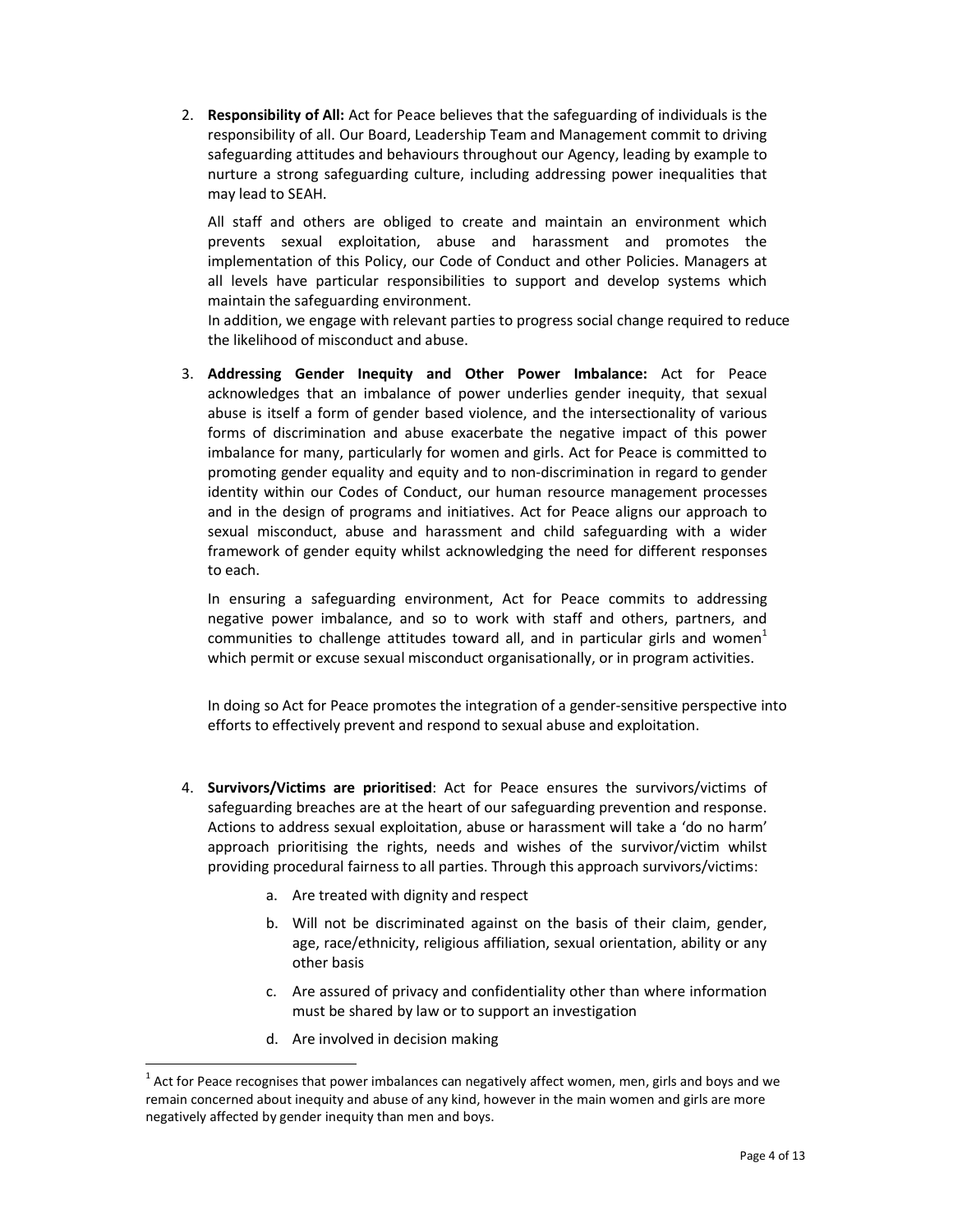e. Are provided with sufficient resources including counselling, health and legal services and information

Whistle-blowers are to be treated with dignity and respect. Support will be considered in respect of any trauma that may have been experienced in raising an allegation.

5. Adherence to Law as a Safeguarding Measure: In countries including Australia and countries we travel to for work, Act for Peace staff and others will adhere to relevant local and international law, and conventions established to protect individuals from all forms of sexual misconduct, abuse, harassment and exploitation.

To protect Act for Peace stakeholders in all situations, Act for Peace staff and others will:

- Create and maintain an environment which prevents sexual exploitation, abuse and harassment and promotes the implementation of our Code of Conduct.
- Ensure our Board, Leadership and Management lead and are accountable for cultural change that supports safeguarding, including through modelling our principals, through coordination of those principals, and through appropriate procedures and resourcing.
- Ensure all staff and others and partners have access to, are familiar with, and know their responsibilities within this policy. Ensure all staff and others sign our Code of Conduct and Child Safeguarding Code of Conduct with understanding prior to commencing employment/engagement, and fulfil their obligations. All staff and others engaging with Act for Peace will be made aware of the Policy and their responsibilities as stated in the Policy during their orientation, in pre-deployment preparation and during annual policy refresher sessions.
- Incorporate a commitment to gender equity and safeguarding within our Board Charter. Determine gender ratios for our governing body, and ensure pathways which support representation of at least 40% of each gender on the Board at any time.
- Dedicate a PSEAH focal point who has the overall responsibility for the development and implementation of PSEAH policy and activities. The responsible focal point is required to regularly report to the Act for Peace Leadership Team.
- Work with staff and others, partners, and communities to challenge attitudes toward all, and in particular girls and women<sup>2</sup> which permit or excuse sexual misconduct organisationally, or in program activities.
- Design and undertake programs, advocacy, campaigns and other activities in a way that protects people from any risk of harm that may arise from their coming into contact with Act for Peace. This includes the way in which information about individuals in our programs is gathered and communicated, and ensuring that staff, others, partners and communities can accesses sensitive and contextually appropriate complaints mechanisms.
- Report any suspicions or concerns regarding sexual exploitation, abuse, or harassment or breach of this policy by a fellow staff member, other or external party, using the Act for Peace reporting process described below.
- Recruit the safest and most suitable people to work with us, following robust recruitment screening processes as outlined in our Safeguarding and Child Safe Recruitment Procedures. We will implement stringent safeguarding procedures when recruiting, managing and deploying staff and associated personnel. Ensure staff receive training on safeguarding at a

 $^{2}$  Act for Peace recognises that power imbalances can negatively affect women, men, girls and boys and we remain concerned about inequity of any kind, however in the main women and girls are more negatively affected than men and boys.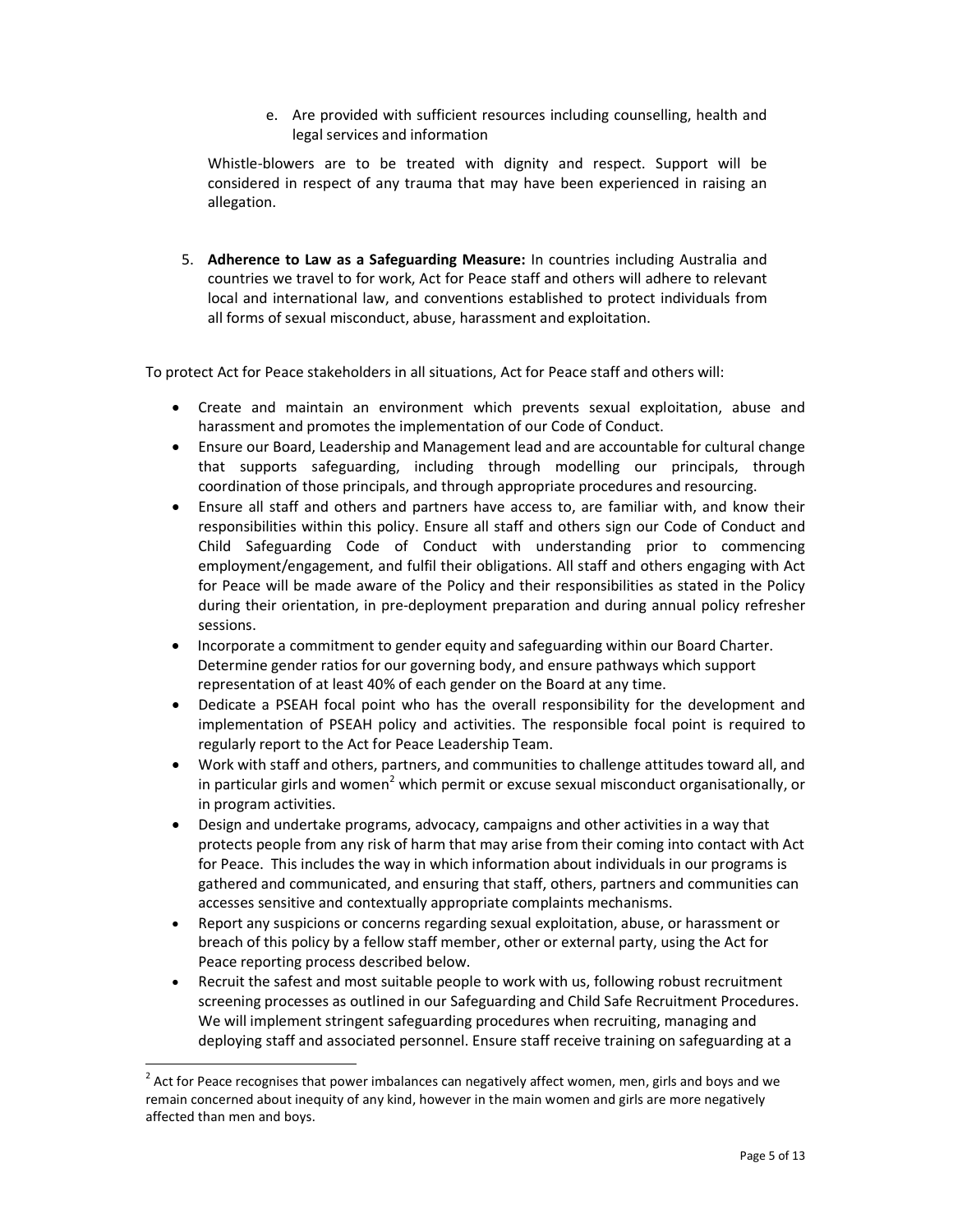level commensurate with their role in the organization. Ensure staff members dealing with PSEAH have formalised responsibility for PSEAH in their job description, performance appraisal or similar. They have received systematised training on PSEA and the time committed to PSEA is commensurate with the scale of implementation required. We collaborate within and beyond our sector to improve employment practice, including background checks, to minimise opportunities for perpetrators' to access to our sector and to reduce their ability to move between organisations.

- Acknowledge that sexual exploitation and abuse by any staff member or other constitutes acts of gross misconduct and are therefore grounds for termination of employment.
- Empower staff and others, including those affected by sexual misconduct, abuse or harassment, to develop strategies for reducing and stopping this behavior.
- Collaborate within and beyond our sector to improve employment practice, including background checking, to minimise opportunities for perpetrators' access to our sector and to reduce their ability to move between organisations.
- Have effective risk management processes that include consideration of the risk of SEAH, documenting the controls already in place or to be implemented to reduce or remove risks. This process will include assessing the capacity of partners for implementation of key safeguarding policy requirements (including SEAH). Act for Peace will a assess the level of risk for SEAH occurring and meet or exceed the DFAT PSEAH Minimum Standards (see DFAT PSEAH Policy Attachment I)
- Be transparent about our activities; we will monitor progress and will publicly demonstrate our ongoing efforts to improve safeguarding practice.
- Document a work plan to implement this policy.

# 5. Reporting and Investigation

Act for Peace encourages reporting of concerns or incidents related to sexual exploitation, abuse or harassment. Reporting allows us to respond, enables us to increase understanding of our context and therefore improve our safeguards, and indicates a growing awareness of SEAH. Act for Peace will ensure that safe, appropriate, accessible means of reporting safeguarding concerns are made available to staff and the communities we work with. Act for Peace will ensure the safety and wellbeing of survivors/victims will remain paramount, in line with principle (4). In line with our zero tolerance principle (1) anyone found not reporting will be viewed as non-compliant.

Act for Peace will respond to all safeguarding reports and concerns according to policy and procedure, and legal and statutory obligations.

Act for Peace will offer support to survivors of harm caused by staff or others, regardless of whether a formal internal response is carried out (such as an internal investigation). Decisions regarding support will be agreed with the survivor/victim.

Staff and others must immediately report any concerns or behaviour that is suspected of being:

- sexual exploitation, abuse or harassment
- a breach of this Policy or our Code of Conduct.

Victims' and survivors' safety and wellbeing will be paramount to reporting and their information treated confidentially. Whistle-blowers must similarly feel safe and protected during the reporting process. All information about sexual exploitation, abuse and harassment concerns and reports is to be kept confidential, shared only as required by law or to facilitate an investigation.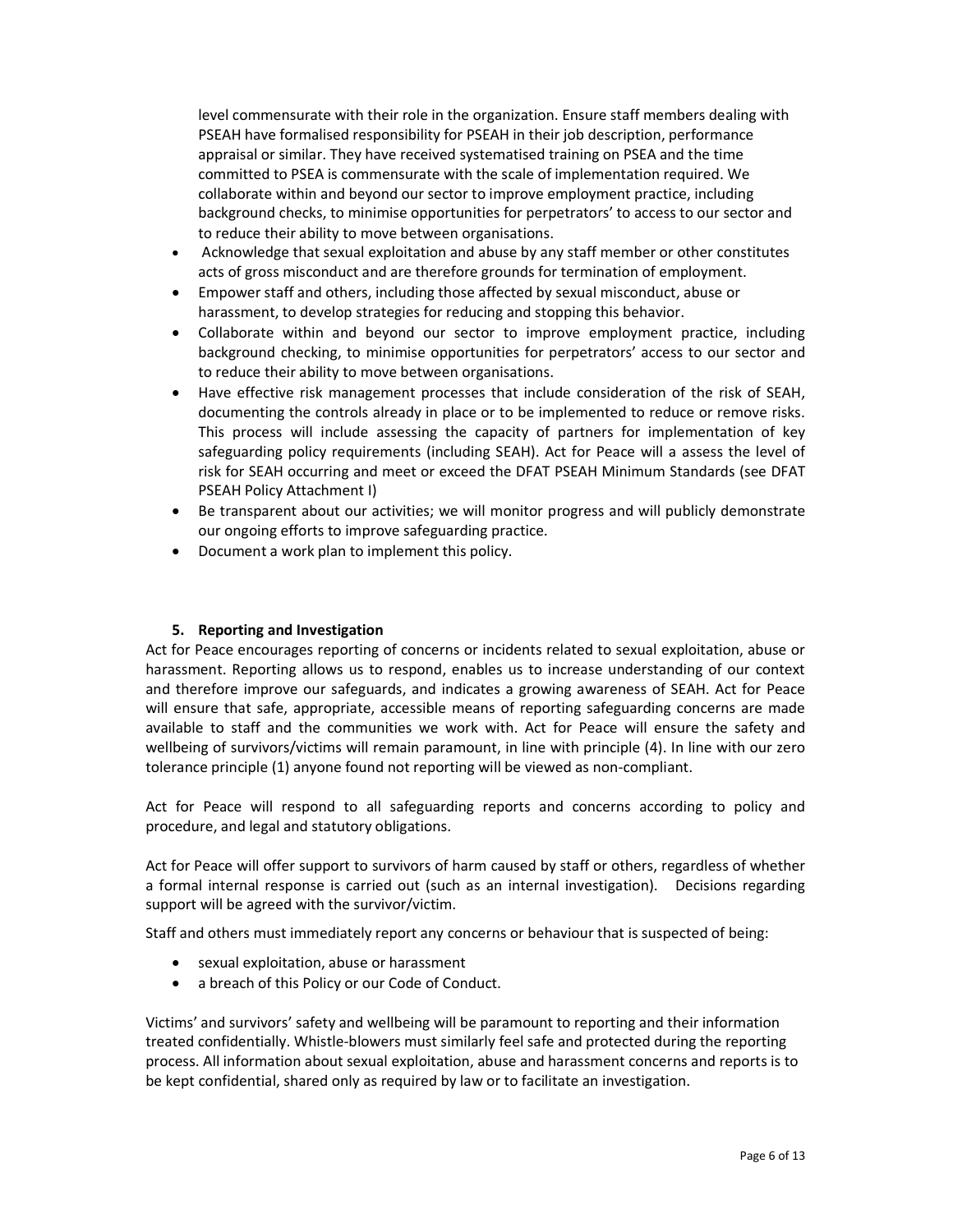Concerns and reports are to be provided to the PSEAH Safeguarding Focal Point according to reporting procedures. These procedures are to be available in our operations manuals and on our website for all stakeholders.

Our PSEAH Safeguarding Focal Point will coordinate an investigation team as appropriate. The Chief Executive Officer is to be notified by the PSEAH Safeguarding Focal Point immediately that a report has been received. The Chief Executive Officer will notify the Chair of the Act for Peace Board and the Chair of the Finance, Audit and Risk Management Committee that an allegation has been received. The PSEAH Safeguarding Focal Point is to update the Chief Executive Officer on progress with the investigation.

Where safe to do so, and when in accordance to the wishes of the victims, survivors and whistleblowers, all alleged SEAH incidents that involve a criminal aspect should be reported through the correct local law enforcement channels.

The Act for Peace Safeguarding Focal Point must report to DFAT any behaviour that is suspected of being sexual exploitation, abuse, harassment, or policy non-compliance using the DFAT Sexual Exploitation, Abuse and Harassment Incident Notification Form (www.dfat.gov.au/pseah) and email to seah.reports@dfat.gov.au. Two kinds of incident are to be reported to DFAT as follows:

- Mandatory and immediate (within two working days of becoming aware of an alleged incident) reporting of any alleged incident of sexual exploitation, abuse or harassment related to the delivery of DFAT business. This includes any alleged incident that poses a significant reputational risk to DFAT. For example, an allegation against a senior staff member of a partner organisation.
- Mandatory reporting (within five working days) by DFAT partners of any alleged Policy noncompliance; for example, failure to adhere to the PSEAH Policy Minimum Standards or principles.

Reporting to DFAT is required for any suspected or alleged cases of SEAH perpetrated by anyone within scope<sup>3</sup> of the DFAT PSEAH Policy in connection with official duties or business.

Reports of abuse or exploitation of individuals under the age of 18 years must follow the Act for Peace Child Safeguarding Policy.

If an Act for Peace staff member is unsure whether a concern or allegation amounts to sexual exploitation or abuse or harassment or a breach of policy/code of conduct, they must contact the Act for Peace Safeguarding Focal Point for confidential advice and further information by sending an email to complaints@actforpeace.org.au, or by phoning the Sydney office on 02 8259 0800, or, if calling from outside Australia, on +61 2 8259 0800, and speaking to the Safeguarding Focal Point. If in doubt, report an alleged incident in line with the principle of zero tolerance of inaction.

Any actions necessary to meet the protection needs or the emotional, mental and physical health needs of individuals involved MUST be taken at the same time that any reporting and/or followup investigation is taking place. Our Safeguarding Focal Point will advise how to respond to protection and health needs.

 $3$  DFAT PSEAH Scope covers: 1. DFAT partners who have agreements in place with DFAT (funded and unfunded). 2. Partner governments and multilateral organisations 3. Downstream DFAT partners, that is, contractors, subcontractors, partners and any other entity engaged by DFAT partners to perform any DFAT-related work. Application of the Policy to downstream partners is the responsibility of the partner with whom DFAT has an agreement. DFAT will require evidence of this application as part of their risk management processes.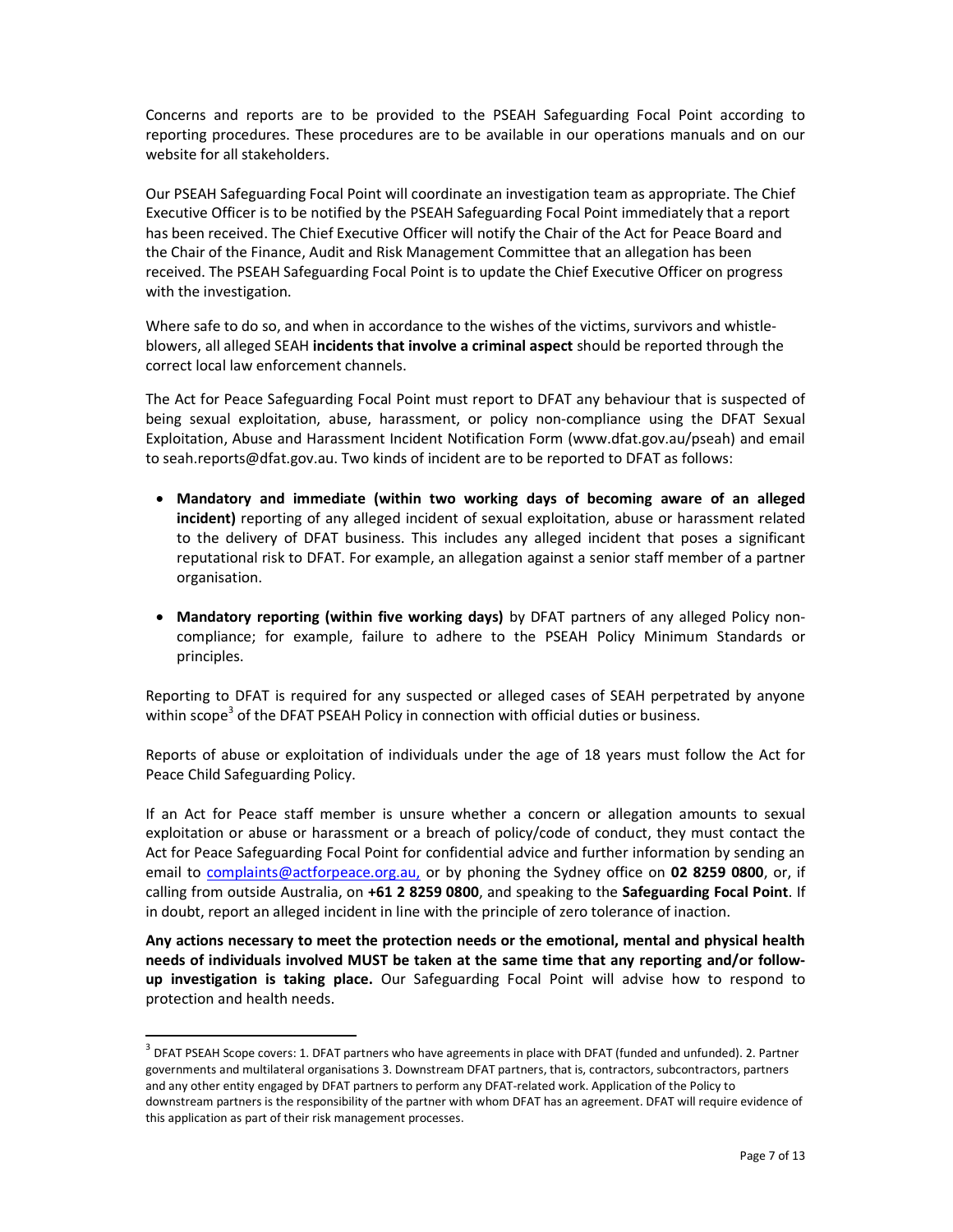If an Act for Peace staff member or other is requested not to take any further action by the person making the allegation, for instance out of fear for the security of the person, the Act for Peace staff member or other must advise the requesting person that they are still obliged to notify the Act for Peace Safeguarding Focal Point and will pass on the protection concern. If the allegation is reportable to DFAT under the DFAT policy, the Act for Peace Safeguarding Focal Point must still notify DFAT acknowledging the security concern.

If the incident occurred in Australia and constitutes illegal activity or if a person is in danger, the Act for Peace Safeguarding Focal Point will immediately notify the Police. Contact details will vary based on the location of the incident. The New South Wales police can be contacted on https://www.police.nsw.gov.au/contact\_us and Victoria police can be contacted on https://www.police.vic.gov.au/contact-us. Further guidance is to be sought from the Police on other agencies to contact.

If the incident occurred outside Australia and constitutes criminal behaviour, Act for Peace will contact Australian Federal Police if it concerns an Australian citizen.

Delegation schedule: If the Act for Peace Safeguarding Focal Point is on leave or otherwise uncontactable, the Manager, People and Culture, or, if unavailable, the Chief Operating Officer, will be the acting Act for Peace Safeguarding Focal Point.

# 6. Definitions and Explanations

Agreements: Any document of engagement or commitment which binds another party to work with Act for Peace. Examples include partnership and grant agreements, memorandum of understanding, contracts, letters of engagement and the like.

Child: A person below the age of 18.

Fraternisation: Any relationship that involves, or appears to involve, partiality, preferential treatment or improper use of rank or position including but not limited to voluntary sexual behaviour. It could include sexual behaviour not amounting to intercourse, a close and emotional relationship involving public displays of affection or private intimacy and the public expression of intimate relations. Where significant power imbalance is at play the potential for exploitative fraternisation is increased.

Harm: Psychological, physical and any other infringement of an individual's rights

Program partner: For the purposes of this policy, Partner refers to any organisation or person that Act for Peace partners with to deliver program services.

Perpetrator: A person (or group of persons) who commits an act of SEAH or other type of crime or offence.

Psychological harm: Emotional or psychological abuse, including (but not limited to) humiliating and degrading treatment such as bad name calling, constant criticism, belittling, persistent shaming, solitary confinement and isolation.

Protection: Protection includes all activities aimed at ensuring respect for the letter and spirit of international human rights, humanitarian and refugee law. For Act for Peace, protection focuses on the preventing, mitigating or responding to violence, coercion, deliberate deprivation and abuse.<sup>4</sup>

Preventing Sexual Exploitation and Abuse (PSEA): The term used by the humanitarian and development community to refer to the prevention of sexual exploitation and abuse of affected populations by staff or associated personnel. The term derives from the United Nations Secretary

<sup>&</sup>lt;sup>4</sup> See Act for Peace Humanitarian Protection Policy.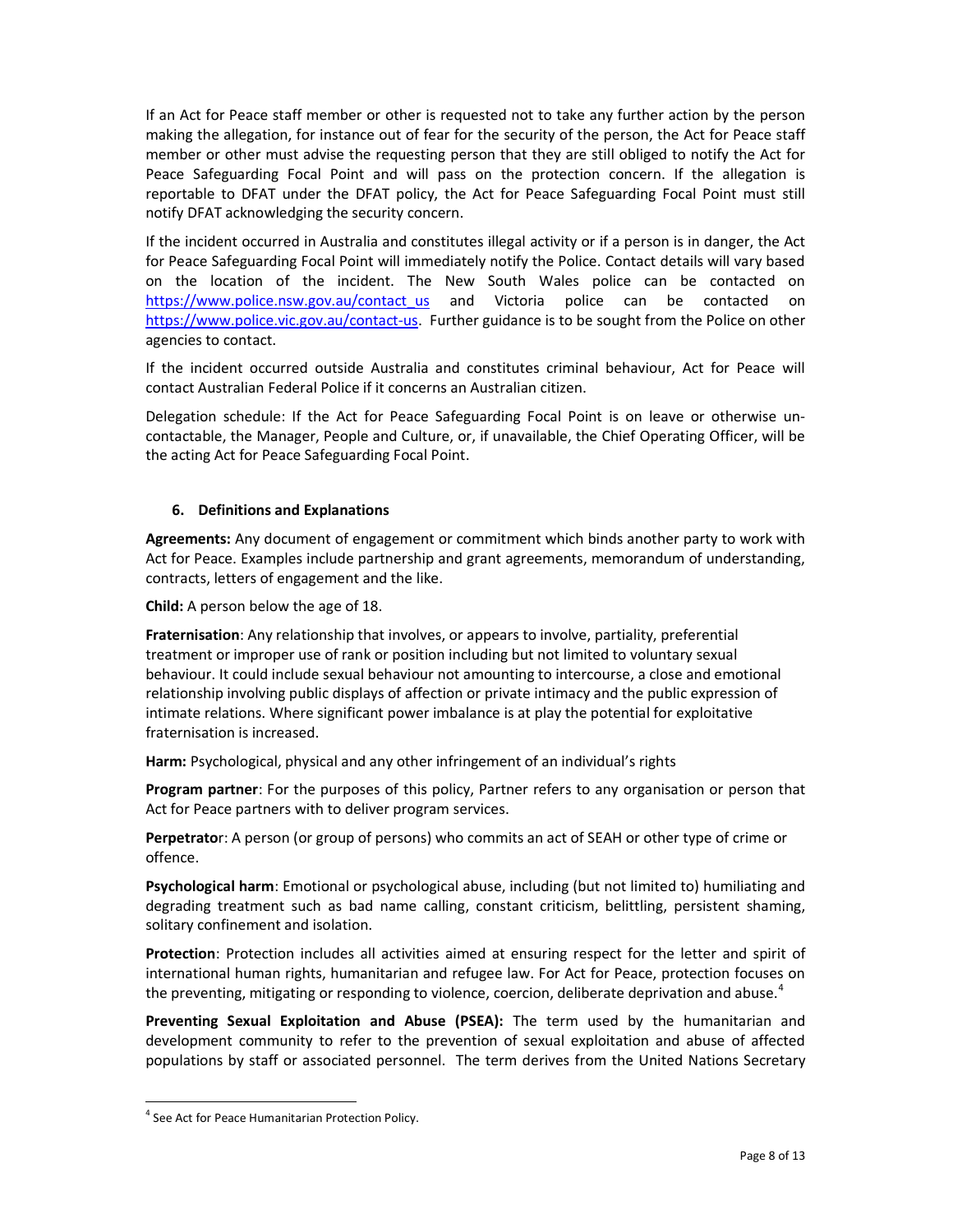General's Bulletin on Special Measures for Protection from Sexual Exploitation and Abuse (ST/SGB/2003/13).

Preventing Sexual Exploitation, Abuse and Harassment (PSEAH): An update of the term PSEA to include sexual harassment against community members as well as other staff.

Safeguarding: protecting peoples' health, wellbeing and human rights, and enabling them to live free from harm, abuse and neglect5. We understand safeguarding to mean protecting people, including children and at risk adults, from harm that arises from contact with our staff or others or programs. Safeguarding means taking all reasonable steps to prevent harm, particularly sexual exploitation, abuse and harassment from occurring; to protect people, especially vulnerable adults and children, from that harm; and to respond appropriately when harm does occur. This definition draws from our values and principles and shapes our culture. It pays specific attention to preventing and responding to harm from any potential, actual or attempted abuse of power, trust, or vulnerability, especially for sexual purposes. Safeguarding applies consistently and without exception across our programs, partners and staff. It requires proactively identifying, preventing and guarding against all risks of harm, exploitation and abuse and having mature, accountable and transparent systems for response, reporting and learning when risks materialise. Those systems must be survivor-centred and also protect those accused until proven guilty. Safeguarding puts beneficiaries and affected persons at the centre of all we do.

Sexual abuse: The actual or threatened physical intrusion of a sexual nature, whether by force or under unequal or coercive conditions. It covers sexual offences including but not limited to: attempted rape (which includes attempts to force someone to perform oral sex); and sexual assault (which includes non-consensual kissing and touching). All sexual activity with someone under the age of consent<sup>6</sup> is considered to be sexual abuse.

Sexual exploitation: Any actual or attempted abuse of a position of vulnerability, differential power, or trust, for sexual purposes, including, but not limited to, profiting monetarily, socially or politically from the sexual exploitation of another. Sexual exploitation includes using one's position of authority, influence or control to pressure, force or manipulate someone to do something against their will knowingly or unknowingly, by threatening them with negative repercussions such as withholding project assistance, not approving an employee's work support requests, threatening to make false claims about an employee in public etc.<sup>7</sup>

Sexual harassment: A person sexually harasses another person if the person makes an unwelcome sexual advance or an unwelcome request for sexual favours, or engages in other unwelcome conduct of a sexual nature, in circumstances in which a reasonable person, having regard to all the circumstances, would have anticipated the possibility that the person harassed would be offended, humiliated or intimidated. Sexual harassment can take various forms. It can be obvious or indirect, physical or verbal, repeated or one-off and perpetrated by any person of any gender towards any person of any gender. Sexual harassment can be perpetrated against beneficiaries, community members, citizens, as well as staff and others.

Some examples of behaviour that may be sexual harassment include:

• staring or leering;

- unnecessary familiarity, such as unwelcome affection, touching, fondling including brushing up against someone;
- Offensive hand or body gestures;

<sup>&</sup>lt;sup>5</sup> NHS 'What is Safeguarding? Easy Read' 2011

 $^6$  Refers to age of consent requirements specified for sexual activity in the law of the host country or the age of consent under the law of the Australian Capital Territory (16 years), whichever sets the greatest age.

<sup>&</sup>lt;sup>7</sup> ACT Alliance Code of Conduct (see link above)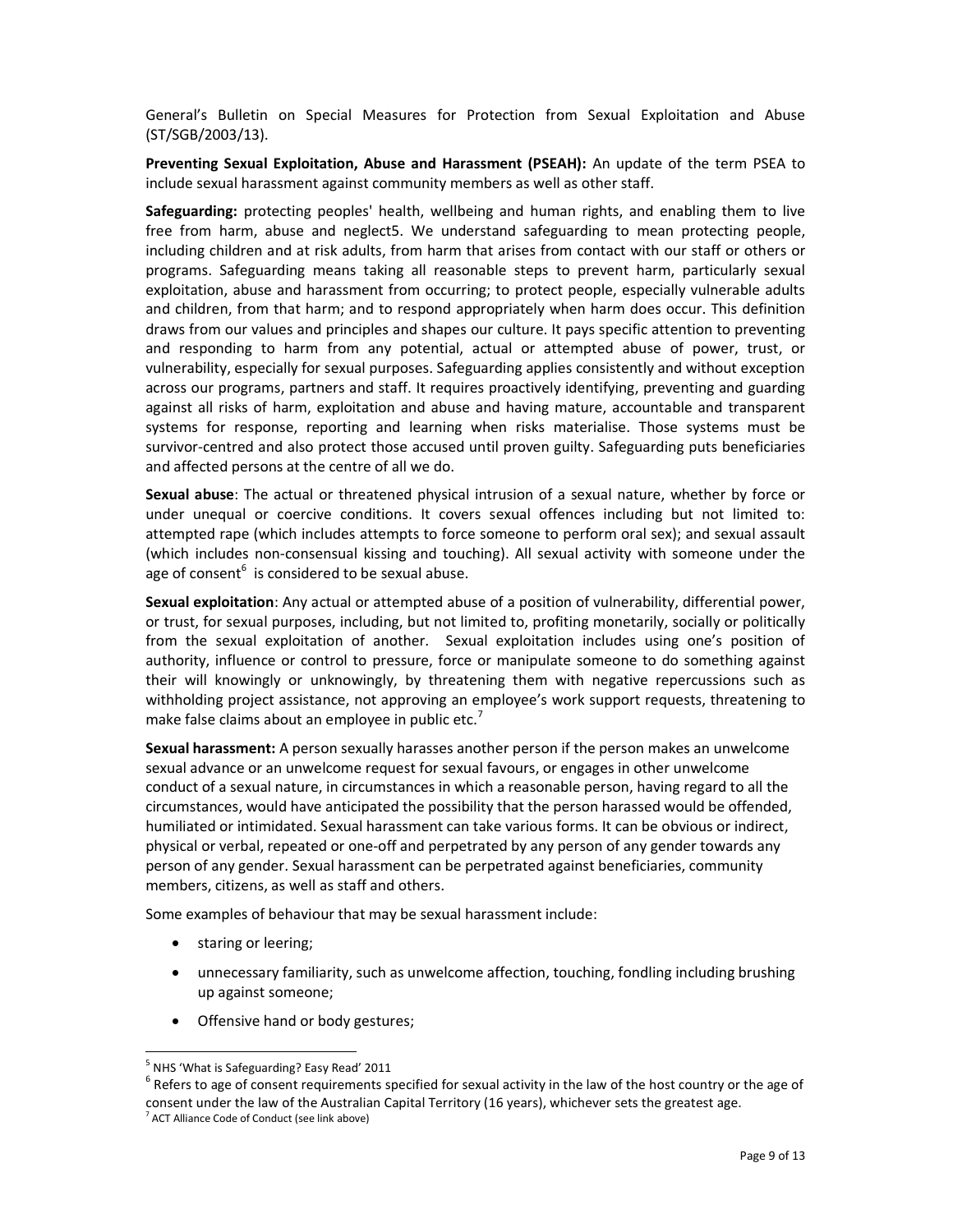- Sexually suggestive comments or jokes;
- insults or taunts of a sexual nature;
- intrusive questions or statements about a person's private life or the way they look;
- displaying posters magazines or screen savers of a sexual nature;
- sending sexually explicit posts on social media sites, emails or text messages;
- inappropriate advances on social networking sites;
- displaying offensive screen savers, photos, calendars or objects
- accessing sexually explicit internet sites;
- requests for sex or repeated unwanted requests to go out on dates; and
- behaviour that may also be considered to be an offence under criminal law such as physical assault, indecent exposure, sexual assault , stalking or obscene communications.

Staff and Others: refers to all Act for Peace staff, volunteers, contractors, Board members, representatives, those representing Act for Peace and those participating in Act for Peace-organised project visits. Staff: Staff refers to those employed by Act for Peace or contracted for work full time, part time, or casual persons working in Australia or overseas, and those engaged on short term contracts such as but not limited to: consultants, researchers, photographers etc., working in Australia or overseas.

Survivor: A person who is, or has been, sexually exploited, harassed or abused. The term 'survivor' is often used in preference to 'victim' as it implies strength, resilience and the capacity to survive, however it is the individual's choice how they wish to identify themselves.

Transactional sex: The exchange of money, employment, goods or services for sex, including sexual favours.

Victim/survivor: A person who is, or has been, sexually exploited, harassed or abused.

# 7. Principles and Standards

This policy reflects the principles, standards and reporting requirements of the:

- ACFIC Code of Conduct and Quality Assurance Guidelines
- Australian Department of Foreign Affairs and Trade's PSEA Policy
- ACNC
- ACT Alliance Policies
- IASC Minimum Operating Standards
- Bond 12 Commitments
- CAN DO Consortia

And Australian legislation in relation to harassment.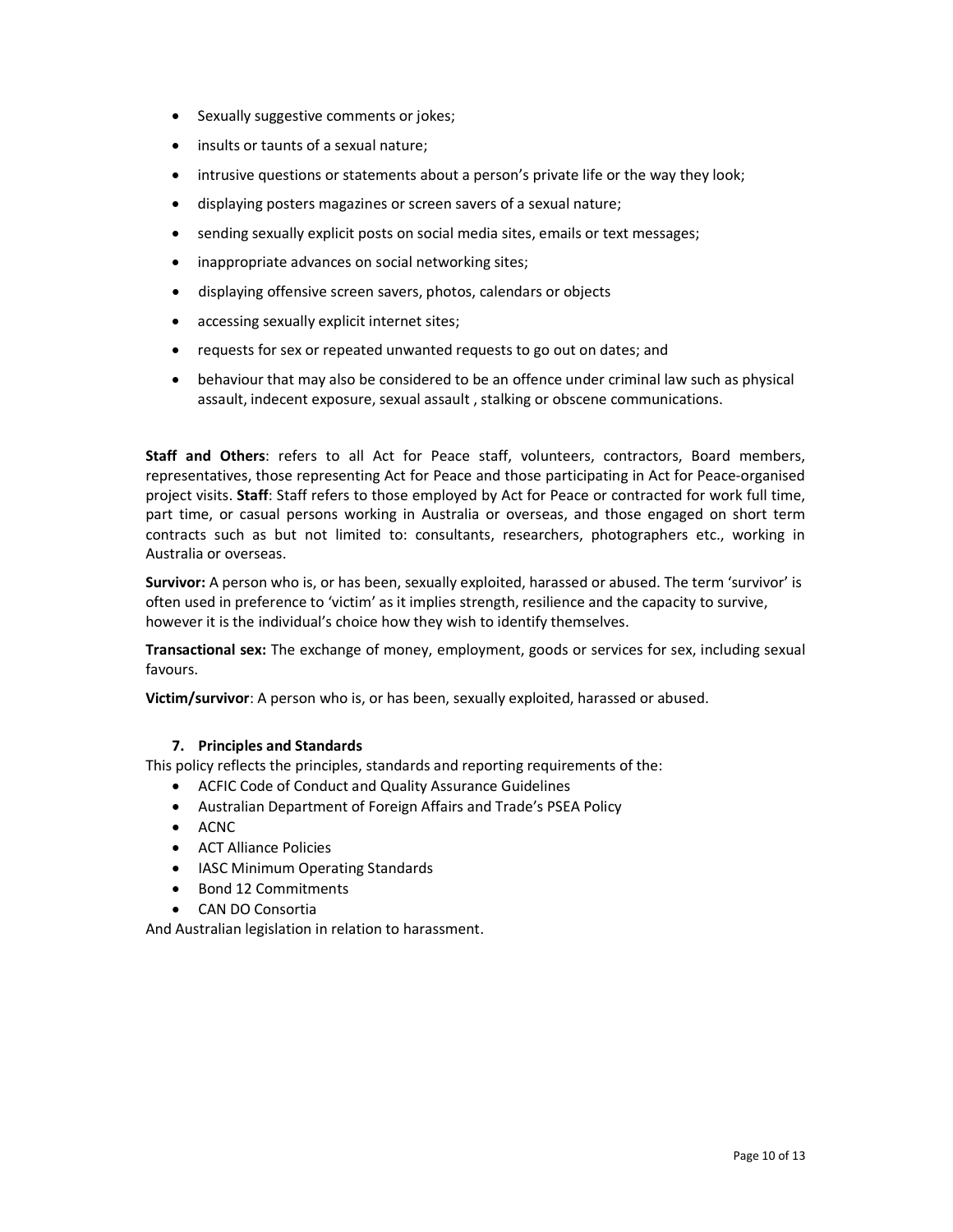# ANNEX 1 DFAT PSEAH MINIMUM STANDARDS

DFAT takes a risk-based, proportional approach to PSEAH. Staff and partners must assess the level of risk for SEAH occurring, and apply minimum standards accordingly. Guidance on assessing the risk of SEAH (forthcoming) will be provided to determine the level of risk. The PSEAH Minimum Standards are then applied commensurate with the level of risk identified.

| <b>DFAT PSEAH Minimum Standards</b>                                                                                                          |                                                                                                                                                                                                                                                    |                                                                                                                                                                                                               |                    |                           |                     |                                           |  |  |
|----------------------------------------------------------------------------------------------------------------------------------------------|----------------------------------------------------------------------------------------------------------------------------------------------------------------------------------------------------------------------------------------------------|---------------------------------------------------------------------------------------------------------------------------------------------------------------------------------------------------------------|--------------------|---------------------------|---------------------|-------------------------------------------|--|--|
|                                                                                                                                              | <b>Obligation</b>                                                                                                                                                                                                                                  |                                                                                                                                                                                                               |                    | <b>Applies to</b>         |                     |                                           |  |  |
| <b>Minimum standard</b>                                                                                                                      | <b>Organisations</b>                                                                                                                                                                                                                               | <b>Individuals</b>                                                                                                                                                                                            | Low<br><b>Risk</b> | <b>Med</b><br><b>Risk</b> | High<br><b>Risk</b> | <b>Very</b><br><b>High</b><br><b>Risk</b> |  |  |
| 1. Have a PSEAH policy or<br>other documented policies<br>and procedures in place<br>and clearly communicate<br>expectations of this Policy. | Must have a PSEAH policy or other documented<br>policies and procedures in place, which clearly<br>meet the expectations of this Policy.                                                                                                           | Sign a document outlining appropriate and<br>enforceable standards of conduct, compliant<br>with the requirements of this Policy                                                                              |                    |                           |                     |                                           |  |  |
| 2. Have reporting and<br>investigation procedures<br>in place.                                                                               | The PSEAH policy, or equivalent, documents how<br>SEAH incidents will be managed, reported and<br>investigated. Reporting and investigation<br>processes must include engagement of and<br>reporting to senior management and executive<br>boards. | Through a document which outlines<br>appropriate and enforceable standards of<br>conduct, confirm awareness of DFAT's<br>PSEAH reporting requirements for concerns<br>or incidents and policy non-compliance. |                    |                           |                     |                                           |  |  |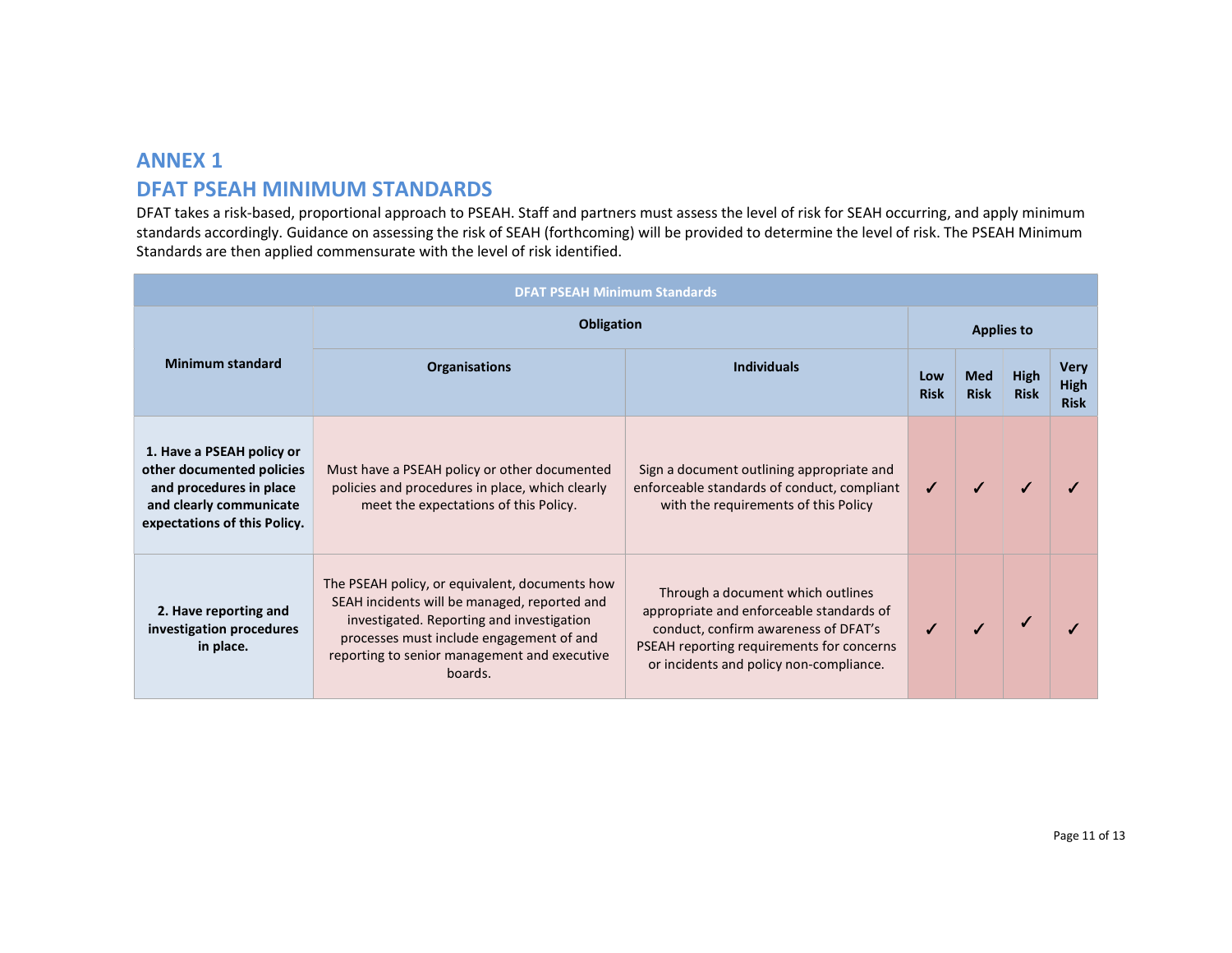| <b>DFAT PSEAH Minimum Standards</b>                                                                              |                                                                                                                                                                                                              |                                                                                                                                                                                                                                                                                             |                    |                           |                            |                                    |  |  |
|------------------------------------------------------------------------------------------------------------------|--------------------------------------------------------------------------------------------------------------------------------------------------------------------------------------------------------------|---------------------------------------------------------------------------------------------------------------------------------------------------------------------------------------------------------------------------------------------------------------------------------------------|--------------------|---------------------------|----------------------------|------------------------------------|--|--|
|                                                                                                                  | <b>Obligation</b>                                                                                                                                                                                            |                                                                                                                                                                                                                                                                                             |                    | <b>Applies to</b>         |                            |                                    |  |  |
| <b>Minimum standard</b>                                                                                          | <b>Organisations</b>                                                                                                                                                                                         | <b>Individuals</b>                                                                                                                                                                                                                                                                          | Low<br><b>Risk</b> | <b>Med</b><br><b>Risk</b> | <b>High</b><br><b>Risk</b> | <b>Verv</b><br>High<br><b>Risk</b> |  |  |
| 3. Have risk management<br>processes that include the<br>risk of SEAH.                                           | Have effective risk management processes that<br>include consideration of the risk of SEAH. The<br>process must document the controls already in<br>place or to be implemented to reduce or remove<br>risks. | Must meet the reporting requirements<br>under their agreement, aligned to DFAT's<br>PSEAH Policy.                                                                                                                                                                                           | $\mathsf{x}$       |                           |                            |                                    |  |  |
| 4. Effective PSEAH training<br>in place.                                                                         | PSEAH training for personnel, including<br>downstream partners and individuals that deliver<br>DFAT business.                                                                                                | Complete PSEAH training and provide<br>evidence of this.                                                                                                                                                                                                                                    | $\mathsf{x}$       | $\mathsf{x}$              |                            |                                    |  |  |
| 5. Recruitment and<br>screening processes and<br>employment practices<br>address and manage the<br>risk of SEAH. | Can demonstrate robust PSEAH recruitment and<br>screening processes for all personnel/consultants<br>including having in place appropriate and<br>enforceable standards of conduct.                          | Based on a risk assessment, assurances<br>could include providing a recent police<br>check, working with vulnerable people check<br>or location specific equivalent that provides<br>assurance reasonable SEAH precautions<br>have been taken. Local requirements must<br>also be followed. | $\mathbf{x}$       | $\mathbf{x}$              |                            |                                    |  |  |
| 6. Prohibit transactional<br>sex for all personnel, while<br>engaged in the direct<br>delivery of DFAT business  | Prohibits transactional sex in the field for all staff<br>and downstream partners while engaged in the<br>delivery of DFAT business                                                                          | Employment agreements include clauses<br>prohibiting transactional sex while engaged<br>in the delivery of DFAT business.                                                                                                                                                                   | X                  | $\mathbf{x}$              | $\mathbf{x}$               | ✔                                  |  |  |